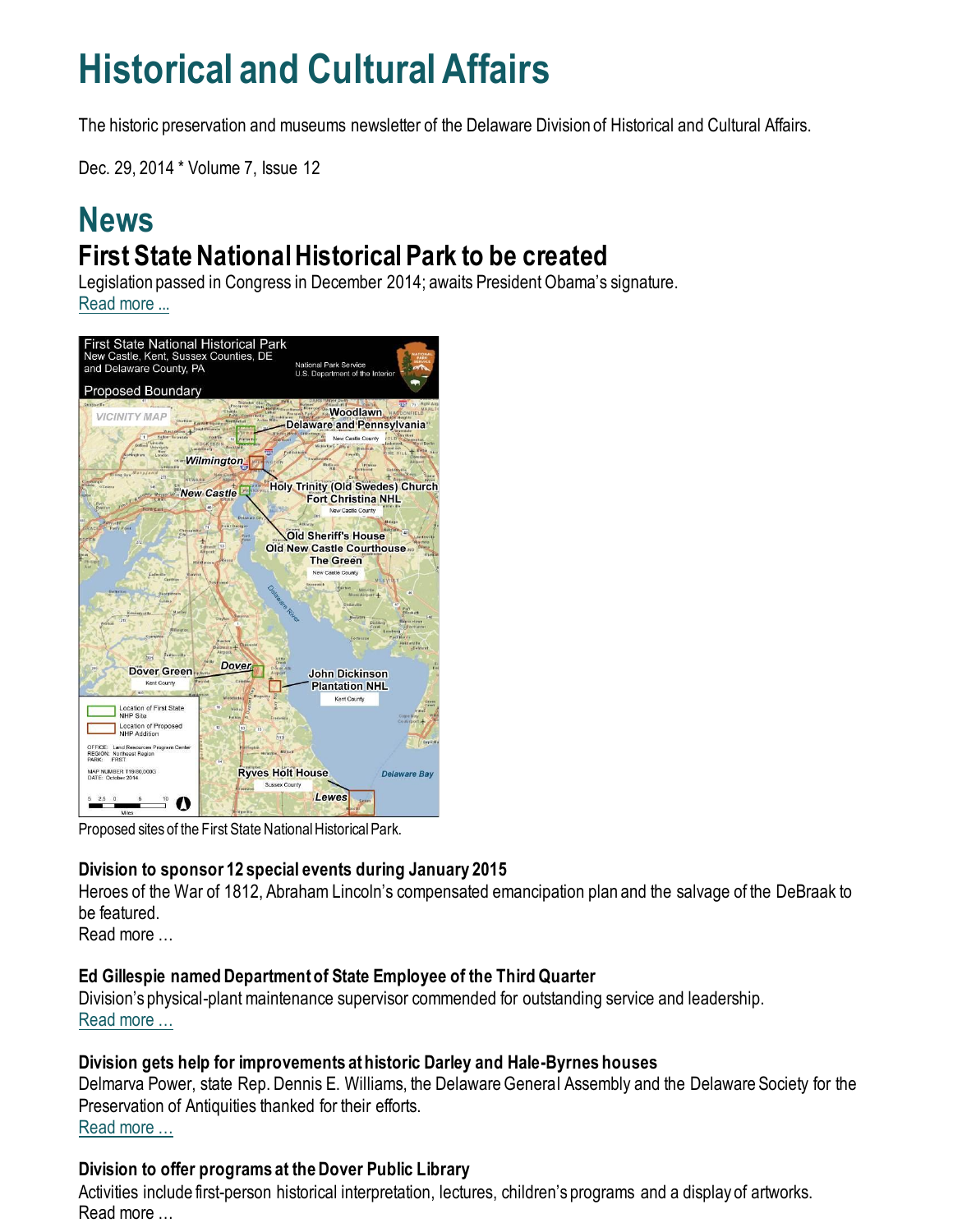#### **13th annual Delaware Day competition winners announced**

Program encourages students to study the U.S. Constitution. [Read more ...](https://history.delaware.gov/2014/12/10/13th-annual-delaware-day-competition-winners-announced/)

#### **Division salutes staff, volunteers, partners and friends at end-of-the-year success event**

Agency celebrates an award-winning year. [Read more …](https://history.delaware.gov/2014/12/18/division-salutes-staff-volunteers-partners-and-friends-at-end-of-the-year-success-event/)

#### **Jenna Reynolds to leave division employment**

Dec. 31, 2014 is the last day on the job for the exhibit-arts specialist. [Read more …](https://history.delaware.gov/2014/12/17/jenna-reynolds-to-leave-division-employment/)

[Go here for more news items …](http://history.blogs.delaware.gov/)

## **Help Save Delaware History**

#### **Preservation**

National Park Service on-line brochure explores preservation work being conducted in America's nearly 400 national parks.

Read more …

#### **Historic Leasing in the National Park System**

National Trust for Historic Preservation report explores how leasing can be a useful tool in maintaining and revitalizing historic structures. Read more …

#### **Colonial dam removed on White Clay Creek**

News Journal, Wilmington, Del.—Dec. 15, 2014 Section of historic structure removed to allow fish to swim upstream. [Read more …](https://www.delawareonline.com/story/news/local/2014/12/13/colonial-dam-removed-white-clay-creek/20371571/)

#### **Sussex groups work to save historic buildings**

Daily Times, Salisbury, Md.—Nov. 26, 2014 County's population growth puts stress oh historic properties. [Read more …](https://www.delmarvanow.com/story/news/local/delaware/2014/11/26/sussex-groups-work-save-historic-buildings/19537545/)

#### **"Preserving Our Past for a Better Future: Delaware's Historic Preservation Plan, 2013–2017"**

Document provides a roadmap for focusing on the broad goals and needs of Delaware's preservation community. [Read more …](https://history.delaware.gov/wp-content/uploads/sites/179/2019/02/Preservation-Plan-2013-2017.pdf)

### **Media Roundup**

The following Delaware history-related articles have recently appeared in the media:

Delaware museums to offer special programs beginning Jan. 3 Cape Gazette, Lewes, Del. —Dec. 13, 2014 Article spotlights division events in Dover and Lewes.

No clues in 37-year-old theft of Delaware's Apollo 11 moon samples Dover Post, Del.—Dec. 10, 2014 Article on space travel features the moon rock in the state's collections.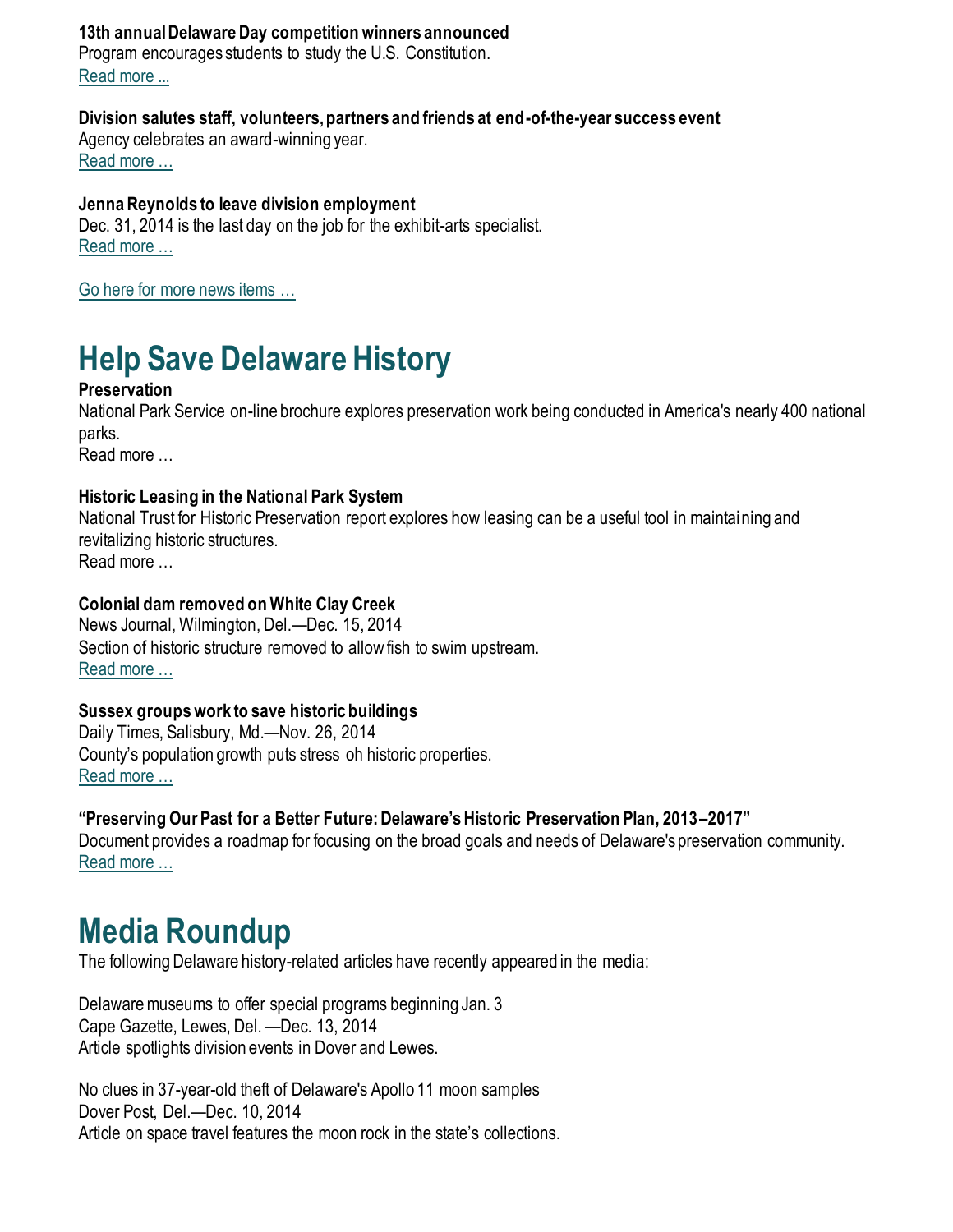Delaware Day spawns tours, competitions

Delaware State News, Dover, Del.—Dec. 9, 2014

Article on the celebration marking the date when Delaware became the first state to ratify the U.S. Constitution.

#### **Articles on the First State National Historical Park**

Congress authorized the renaming and expansion of the First State National Monument in December 2014.

[Delaware celebrates national park...finally](https://www.delawareonline.com/story/news/local/2014/12/18/delaware-celebrates-national-parkfinally/20618839/) News Journal, Wilmington, Del.—Dec. 18, 2014

Delaware celebrates state's first national park WDEL Radio, Wilmington, Del.—Dec. 18, 2014

Delaware Officials Celebrate National Park ABC News, New York, N.Y.—Dec. 18, 2014

Delaware's long road to a National Park Newsworks, WHYY TV 12, Wilmington, Del.—Dec. 18, 2014

[Unknowns In Terms Of Funding And Personnel Await](https://www.nationalparkstraveler.org/2014/12/unknowns-terms-funding-and-personnel-await-new-units-national-park-system26038) New Units Of National Park System National Parks Traveler, Park City, Utah—Dec. 15, 2014

[Delaware national park expansion clears Congress](https://www.delawareonline.com/story/news/local/2014/12/12/delaware-national-park-expansion-clears-congress/20325941/) News Journal, Wilmington, Del.—Dec. 12, 2014

First State now to be home of a National Park WDDE Radio, Dover, Del.—Dec. 12, 2014

[Sen. Carper Addresses Defense Policy Bill](https://www.wboc.com/archive/sen-carper-addresses-defense-policy-bill/article_b6eb96b7-06ad-57f6-a024-dd9d52a331ca.html) WBOC TV, Salisbury, Del.—Dec. 12, 2014

[For Delaware, a national park upgrade](https://www.delawareonline.com/story/news/local/2014/12/08/delaware-national-park-upgrade/20121981/) News Journal, Wilmington, Del.—Dec. 8, 2014

## **Events**

**Jan. 2** Civil-War-era folk music – The Old State House

#### **Jan. 3**

Delaware's Heroes of the Forgotten War – The Old State House The Star Spangled Banner: Then and Now – Johnson Victrola Museum Follow the Drinking Gourd – The Old State House

**Jan. 7, 14, 21 and 28** Weaving Wednesdays – John Dickinson Plantation

**Jan. 10** Demonstrations by the Thistledown Fiber Arts Guild – John Dickinson Plantation Lost By One Vote – Dover Public Library

**Jan. 17** Delaware's Decades—the 1980s: Salvage of His Majesty's Sloop DeBraak – Zwaanendael Museum

#### **Jan. 19**

Local Profiles of Courage for the Struggle for Freedom – Dover Public Library